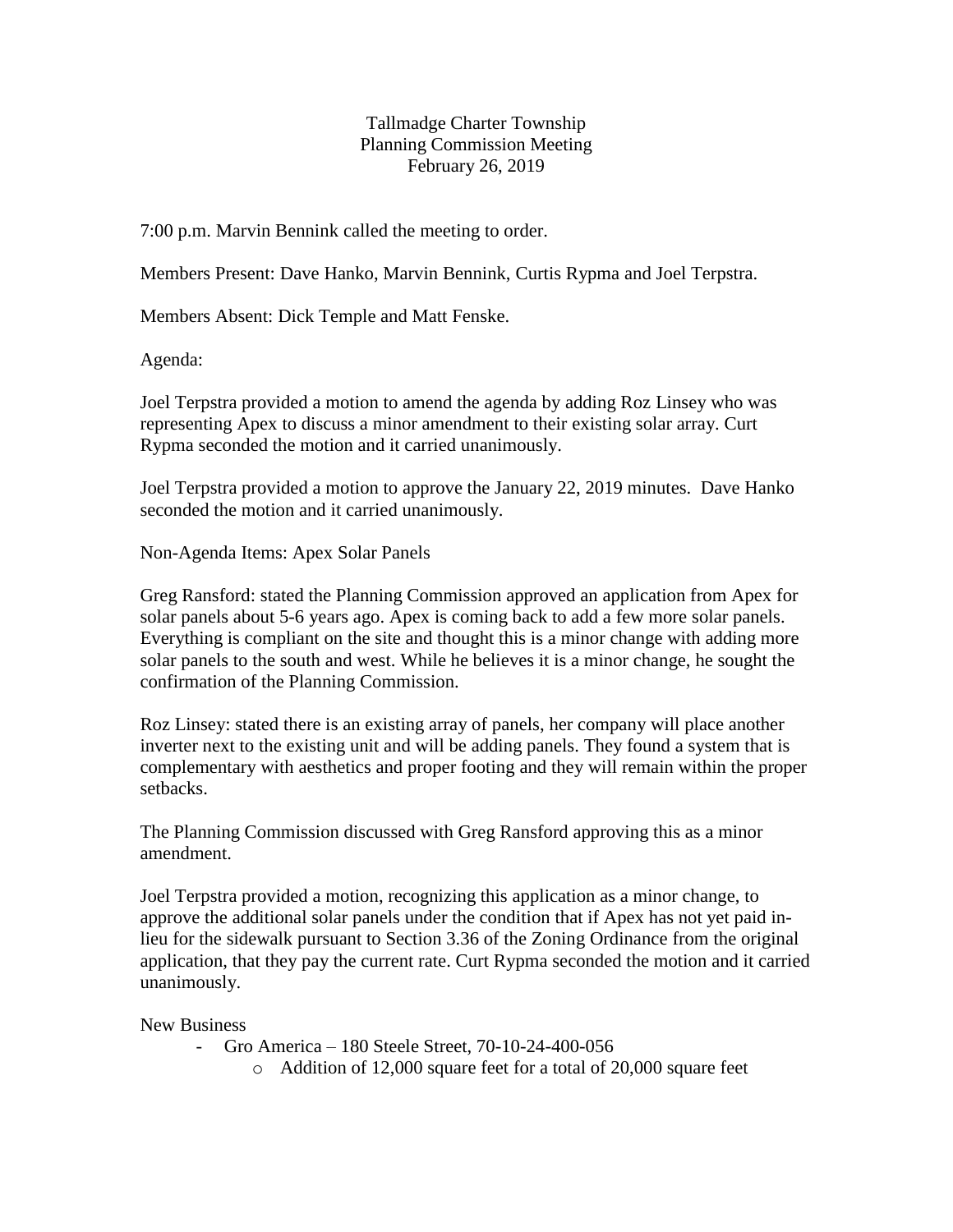Joel Terpstra provided a motion to recuse Dave Hanko. Curt Rypma seconded the motion and it carried unanimously.

Greg Ransford: stated the items that needed to be addressed:

- 1) Is exterior building material appropriate and consistent with the materials within the industrial park?
- 2) Is the dumpster enclosure material appropriate?
- 3) The legend parking space shall match the plan at 12x30.
- 4) Payment in-lieu for the sidewalk shall be provided.
- 5) The reciprocal document shall be provided in accordance with the terms noted by the Township Planner
- 6) All round units, including air conditioning, shall be sufficiently screened with year-round vegetation.
- 7) Application for split has been submitted to the assessor?

Jim Rosendall: stated the application was submitted and as far as he knows approved.

Marv Bennink: asked Greg if the property will have an easement for a future property owner to have use of the entrance?

Greg Ransford: stated yes, that will reduce the number of driveway cuts.

Jim Rosendall brought a sample of the exterior building steel for the Planning Commission to review. Stated this will be the same steel surrounding the dumpster enclosure.

Consensus among the Planning Commission was the exterior building material is harmonious with the surrounding properties and the color looks good as well.

Joel Terpstra: stated he is fine with the dumpster enclosure.

Mary Bennink: asked if front of the enclosure will be steel?

Jim Rosendall: stated no, the gate will be Slyclone fence with slots. The side will be 18 gage steel. Dumpsters tend to get beat up and this will be the easiest and most costeffective way to replace when needed.

Joel Terpstra: asked why there is a truck dock on the plan and why parking spaces were removed?

Jim Rosendall: stated he thinks there will be ample parking. When he came in originally with a truck dock proposed, Mr. Temple said he couldn't get a 53' truck there. He plans on only having a 20-foot straight truck.

Joel Terpstra: stated they approved the first two buildings with 12x30 foot spaces, now there's 3 less.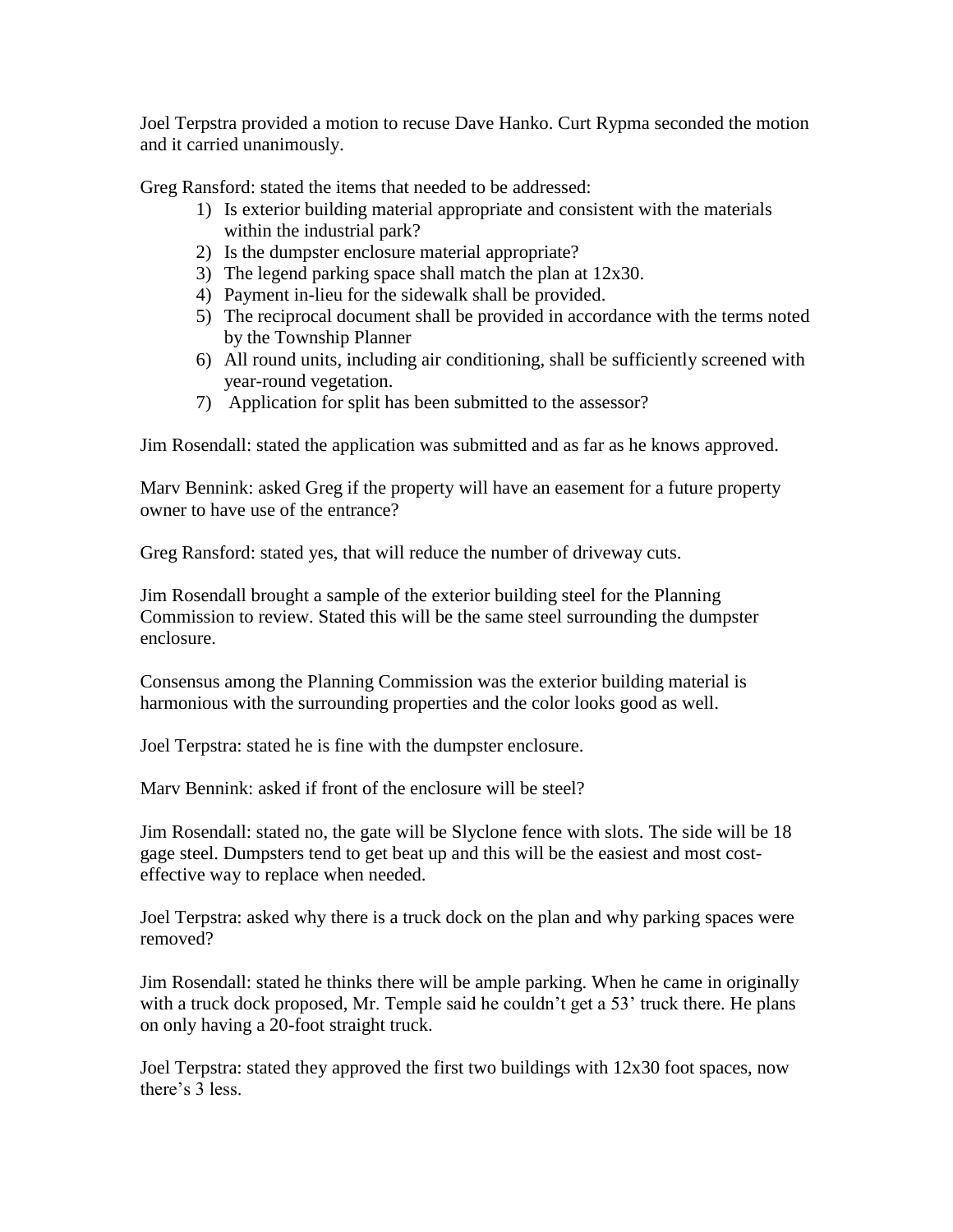Dave Hanko: stated there are 9 spaces are gone.

Greg Ransford: stated, 9 -12x30 spaces are gone and 2 employee spaces gone.

Joel Terpstra: stated he can't support this change in parking.

Jim Rosendall showed the Planning Commission on a computer what his plan is - Reduced 11 spaces for loading dock because he needed to make room for a 53' turning radius. Stated he's thinking about adding another building and there will be parking to go along with that.

Jim also stated he is thinking of putting a fence – same material as the building, that will come off on an angle on the east side, in front of the mechanical and place greenery in front of the metal fence. He will come 2 feet off the driveway with tongue and groove fence that is lower and removable to allow access to the unit and air flow. Will leave the south side open. Jim thinks the reciprocal document is good and will use it on the back. He also has submitted his payment in lieu.

Joel Terpstra made a motion to approve the site plan as presented, which includes 3<sup>rd</sup> Ave. Industrial Sheet C1 dated 10/25/2018, Boundary Survey Sheet C2 dated 1/25/2019, Site and Utility Plan Sheet C3 dated 01/25/2019, Grading and Soil Erosion Control Plan Sheet C4 dated 12/27/2018, and Landscaping Plan Sheet C5 dated 02/12/2019, and related building elevation and material specification sheets, photometrics, dumpster screening, easement document, and floor plan for Gro America to construct a 12,000 square foot building addition to an existing 8,000 square foot building located at 180 Steele Street, parcel number 70-10-24-400-056, with the following conditions:

- Dumpster enclosure to be constructed as proposed on the site plan, the Fabral Series 612, color to match the building as proposed by the applicant.
- The ground mechanical unit screening will be a metal wall of likewise material, to be angled at forty-five (45) degrees beginning from the front northeast corner of the building and terminating within 2 feet of the driveway with additional landscaping in front of that wall per the applicant. The east side to be screened with tongue and groove, treated removeable slats, that will act as screening but removeable for maintenance.
- No reduction in any parking, parking size or spaces from the previously presented plan (i.e. 11 parking spaces shall be added back to the plan). No truck dock is permitted.
- The reciprocal agreement to be executed between all parties that have been recorded.
- The payment in-lieu of sidewalks has been satisfied, pending verification by staff.
- Item 7 Parcel split that has been submitted, to be verified that it has been recorded.